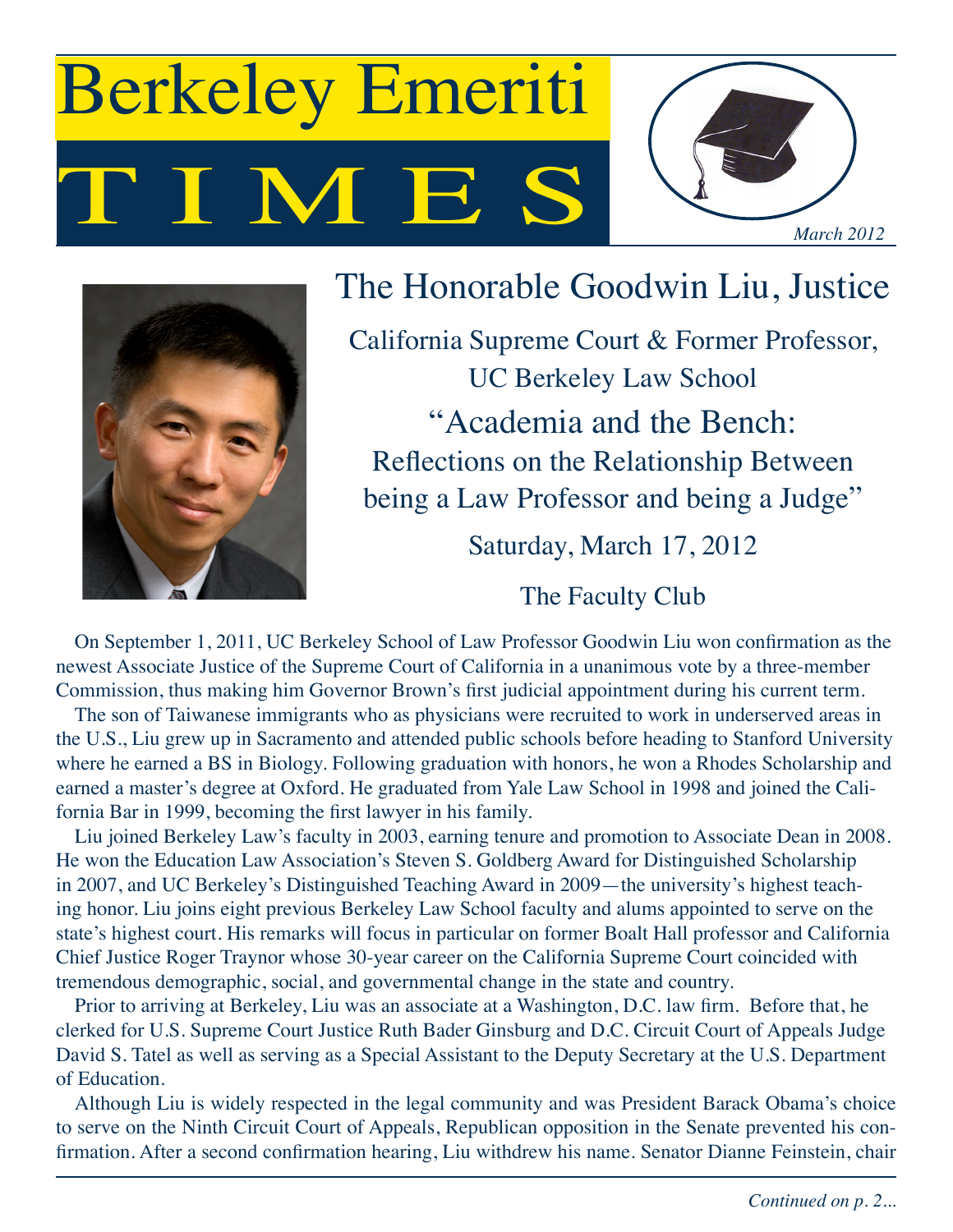#### UCB EMERITI ASSOCIATION EXECUTIVE COMMITTEE 2011-2012

**President** Edwin M. Epstein eepstein@berkeley.edu

First Vice President Caroline Kane kanecm@berkeley.edu

Second Vice President Patricia Cross patcross@berkeley.edu

**Treasurer** George Goldman goldman@are.berkeley.edu

> **Secretary** Barbara Davis bgd@berkeley.edu

Berkeley Emeriti Times Editor Joan Trezek joan@trezekpublicrelations.com

> Members at Large Richard Herr Jack Kirsch Calvin Moore Karl Pister

CUCEA Representative Edwin M. Epstein

Past UCBEA Presidents Roger Glassey Dick Malkin Louise Taylor Larry Waldron

> **Stewards** Sue Cork Joan Glassey Mary Mortimer

Mailing Address UC Berkeley Emeriti Association 1925 Walnut Street # 1550 Berkeley, CA 94720-1550

> UCB Retirement Center Patrick Cullinane, Director

Office UCB Retirement Center Phone 510/642-5461 Fax 510/643-1460<br>Web thecenter.berk thecenter.berkeley.edu Email emeriti@berkeley.edu

## Berkeley Emeriti<br>
T I M E S Berkeley Emeriti

#### Volume 21, Number 4

Published before each meeting of the UC Berkeley Emeriti Association: To provide closer networking for members with: meeting announcements, meeting reviews, executive committee actions, pertinent campus news, and to reach out to members who cannot attend the meetings. Editor: Joan Trezek Phone: 925/286-5745

#### **Academia and the Bench, Continued...**

of the confirmation hearing, strongly supported his nomination. She stated that the federal judiciary should be "made up of the best we can get, the intellectual and legal giants of our time, and that we should not dumb it down."

Justice Liu serves on the Board of Trustees of Stanford University. He has previously served on the Board of Directors of the Alliance for Excellent Education, the American Constitution Society, the National Women's Law Center, and the Public Welfare Foundation. In 2008, he was elected to the American Law Institute. He has also served as a faculty advisor to the California College Prep Academy, a public charter school co-founded by UC Berkeley and Aspire Public Schools.

Married to Ann O'Leary, the Director of the Children and Families Program at the Center for the Next Generation, Liu and his wife have two children. The Justice's broad range of interests include running four marathons and displaying skill as a chef and fisherman.

#### **President's Message**

#### **Is UCBEA Serving Your Needs?!**

Dear Colleagues,

The University of California, Berkley Emeriti Association (UC-BEA), founded in 1980, is dedicated to:

- Advancing the general welfare of all emeriti and their spouses
- Exploring ways for emeriti to remain an asset to campus academic activities
- Safeguarding and enhancing emeriti retirement benefits
- Sharing camaraderie through social and cultural activities
- As is true of all organizations, it is essential for its leadership to assess periodically how well it is fulfilling its mission and serving the needs of members. You can assist the UCBEA Executive Committee in making this assessment.

Most of you have participated in or are familiar with UCBEA's *traditional activities* and functions.

- The five annual Saturday luncheons with speakers drawn from the campus and Bay Area community (March 17th is the date of the next luncheon).
- The Emeriti Times printed five times during the academic year containing news and announcements of interest to emeriti
- Working synergistically with the UCB Retirement Center on projects including housing for older adults
- Representing emeriti on the UCB Academic Senate University-Emeriti Relations Committee, UCB Retirement Center Board, and system-wide Council of UC Emeriti Associations

*Continued on p. 3...*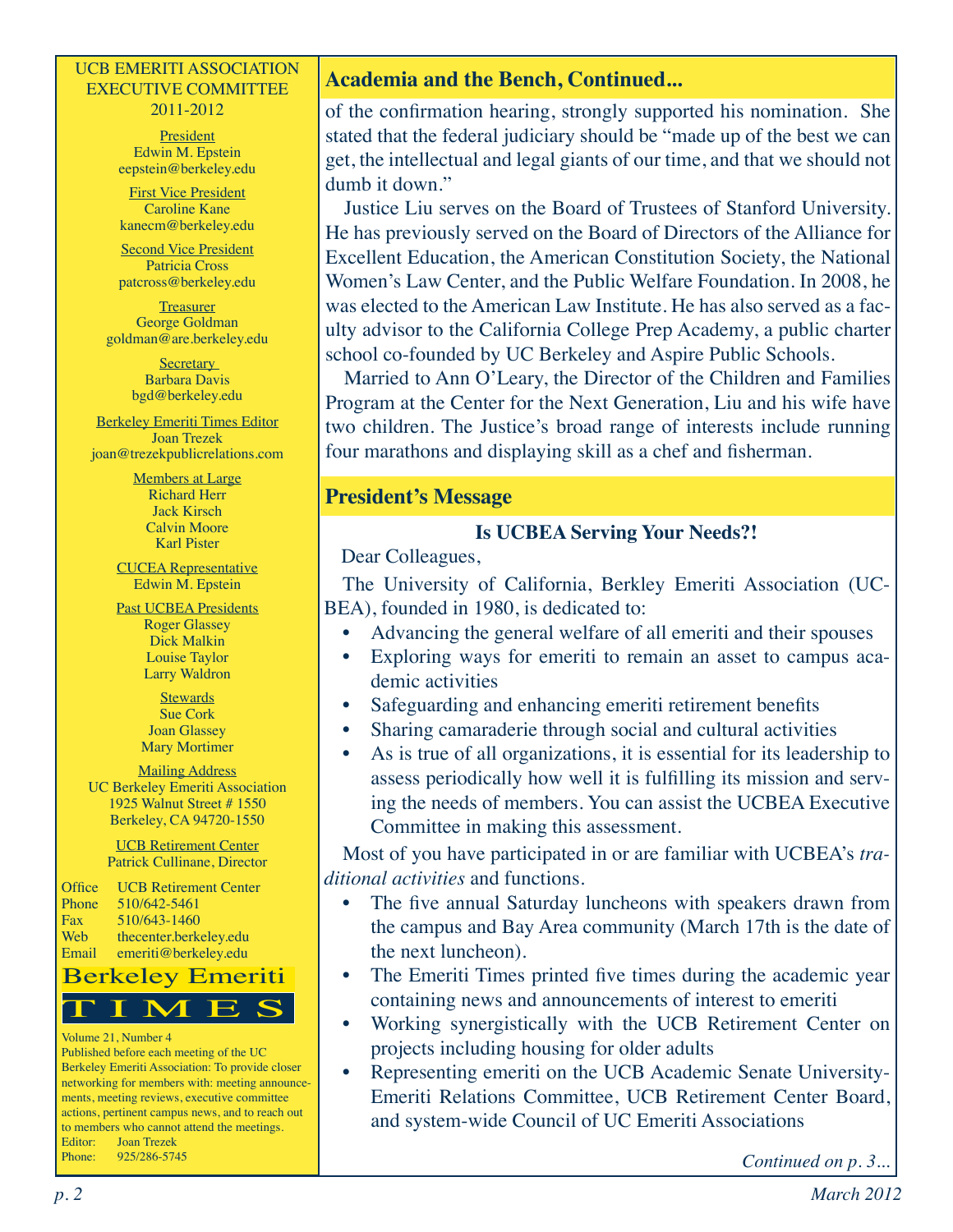#### **President's Message, Continued...**

- Selecting the UCB Distinguished Emeritus of the Year and nominating UCB Faculty for system-wide Emeriti Prizes
- Interfacing with campus administration on matters of importance to Emeriti Association members

The Association has undertaken several *new initiatives* this year with which you may be less familiar.

- A mentorship program directed toward two campus constituencies: (1) undergraduates who are first in their families to attend college or university, and (2) younger faculty who have recently joined the campus community.
- A twice monthly (second and fourth Thursdays) Emeriti Table in the Great Hall of the Faculty Club, which provides an opportunity for informal conversation among Emeriti from throughout the campus.
- An opportunity for emeriti to contribute to articles in the Emeriti Times on self-selected topics of likely interest to their colleagues.

This is the present. But what about *the future*? Are there needs and desires among emeriti that are not being addressed adequately or at all? For example, it has been suggested that:

- UCBEA sponsor a book group
- The association membership should assist Emeriti who are socially or physically isolated or have special needs associated with aging
- UCBEA sponsor interview-style informal conversations with distinguished faculty

More generally is UCBEA addressing the concerns and interests of younger emeriti (those individuals who have recently retired and are in their 60s), which may be significantly different from those of older colleagues thereby necessitating both new programmatic endeavors and more effective use of available technologies?

Moreover, how can we stimulate greater participation by Emeriti Association members in ongoing activities or new undertakings?

Finally, we would like to encourage interested Emeriti to assume leadership responsibility on the UCBEA Executive Committee. This group is not a "closed shop." Rather, it seeks to be inclusive of all segments of the Emeriti community.

Please take a few minutes to indicate your areas of satisfaction and/or dissatisfaction with UCBEA as it currently exists; suggestions for adding, terminating, and revising the organization's programs and processes; and your desire to participate in its ongoing endeavors (e.g., the executive committee; mentorships; the Emeriti Times). Please send your responses (short or long) to emeriti@berkeley. edu by April 1st. Or, if you wish to communicate with me directly, I can be reached at eepstein@ berkeley.edu or (510) 527-7379. Your responses will help make UCBEA an organization that truly serves your needs!

Most Cordially,

*Ed Epstein, UCBEA President 2011-2012*

#### **Recap - Social Media & Robotics**

Professor Ken Goldberg, craigslist Distinguished Professor of New Media, gave a talk on his research on social media at the Emeriti Luncheon on Jan 21.



*Professor Goldberg at the January Luncheon*

Goldberg spoke about the "Two Cultures" as defined by C.P. Snow in 1959 and how he works at the intersection of research in art and technology. Professor Goldberg founded and has served as Director of UC Berkeley's Art, Technology, and Cul-

*Continued on p. 4...*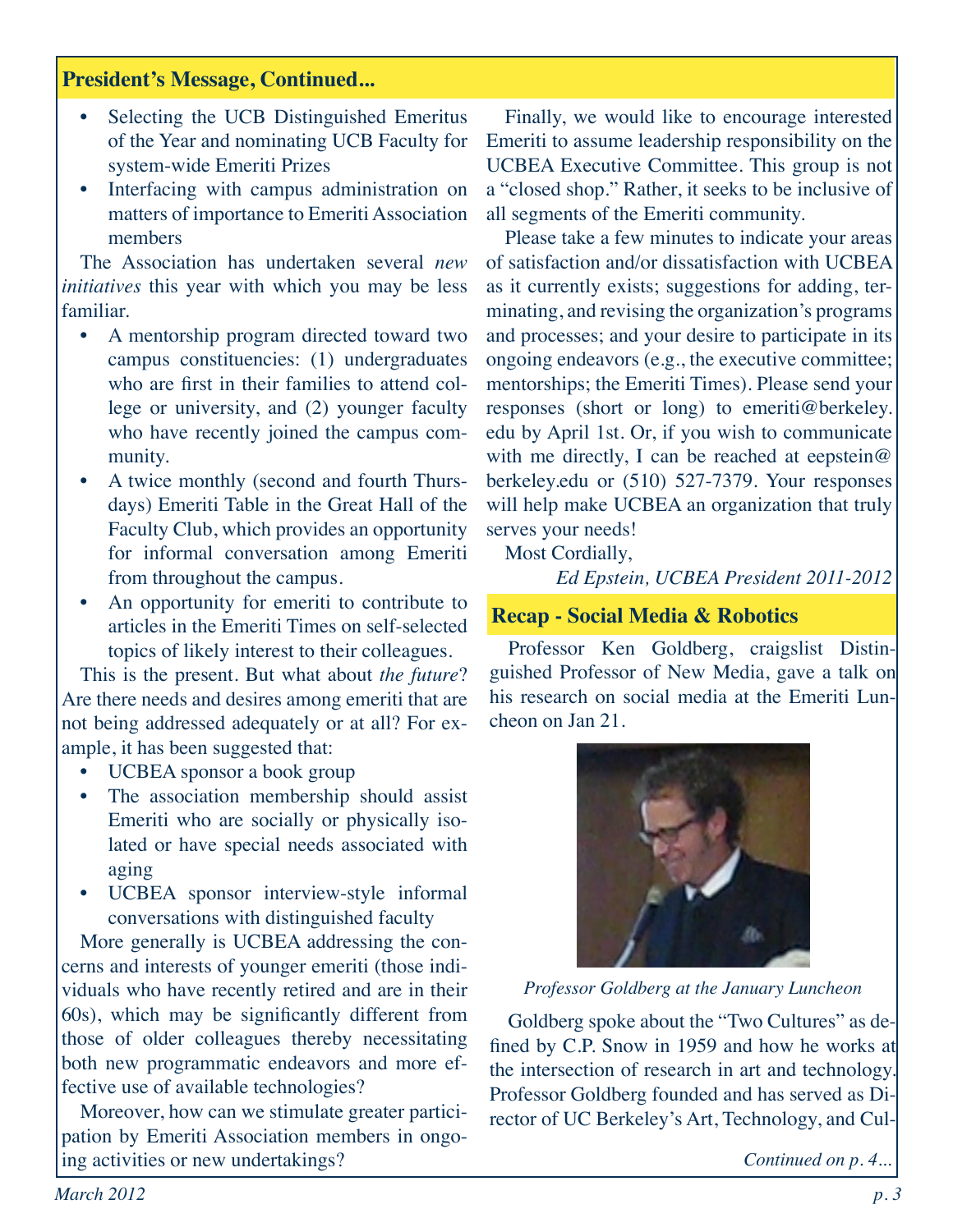#### ture lecture series, an internationally recognized forum for ideas that challenge conventional wisdom about technology and culture. This series has been running since 1997 and remains free of charge and open to the public. It presents artists, writers, curators, and scholars who consider contemporary issues at the intersection of aesthetic expression, emerging technologies, and cultural history from a critical perspective. Details on upcoming lectures are available at: http://atc.berkeley.edu

Goldberg described one of his earliest projects, the Telegarden, which resulted in a book he edited with Emeritus Professor Hubert Dreyfus: *The Robot in the Garden: Telerobotics and Telepistemology in the Age of the Interne*t. (MIT Press, June, 2000). He then described his recent work applying ideas from robots to social media. He explained that social media has tremendous potential for innovation and problem-solving, but existing tools can be quickly overwhelmed by extreme viewpoints. Many social media interfaces such as Facebook and Twitter still rely on linear lists and hence don't scale well. Robots operate in non-linear, spatial environments, and rapidly filter noisy multidimensional data, so techniques from Robotics can be applied to improve social media interfaces.

Goldberg's new project, "Opinion Space," is a social media technology designed to help communities generate and exchange ideas about important issues and policies. A version of Opinion Space is being used by the U.S. State Department. It has attracted thousands of participants from around the world to organize, visualize, and analyze constructive suggestions on foreign policy.

In 2010, U.S. Secretary of State Hillary Clinton stated: "Opinion Space will harness the power of connection technologies to provide a unique forum for international dialogue. This technology presents an opportunity to extend our engagement beyond the halls of government directly to the people of the world."

Our speaker encouraged Emeriti to try it at: http://state.gov/opinionspace/

### **Social Media, Continued... Highlights - Clark Kerr Lecture Series**

The recently completed 2012 Clark Kerr Lecture Series featured three lectures by Neil J. Smelser, Professor Emeritus of Sociology, on the theme "Higher Education: The Play of Continuity and Crisis." Professor Smelser, who joined the UC Berkeley faculty in 1958, is highly regarded as an insightful observer of American higher education. The author of 18 books, his most recent is entitled, "Reflections on the University of California: From the Free Speech Movement to the Global University."

The first lecture, "The Dynamics of American Universities" set the theme for the subsequent talks and focused on the myriad changes in the history of higher education, especially on the "structural accretion" or the continued addition of new functions/structures without shedding old ones. The second lecture, "The Dynamics Ramify: Academic Politics, Conflict, and Inequalities" delved into the consequences of a history of accretions; namely, a structured inflexibility—an inability to respond to demographic and economic changes and competitors for resources. The third lecture, "Contemporary Trends: Diagnoses and Conditional Predictions" looked at the present and future. The forecast suggests a "perfect storm" whereby adverse economic, political, and institutional changes indicate revolutionary transformation, perhaps even doom, for higher education. Factors at play include budgetary starvation and loss of autonomy; the corporatization of academic life (language/culture of managerialism, university-industry cooperation); on-line instruction and the rise of for-profit institutions; and rapid growth of non-tenure track and part-time faculty. Clearly, Professor Smelser presented an in-depth analysis of higher education thusfar and a sobering look at what the future may well hold.

#### **Mentor Program Update**

This program is underway for engaging emeriti with undergraduate students and new faculty to help each cohort learn the rules of the road at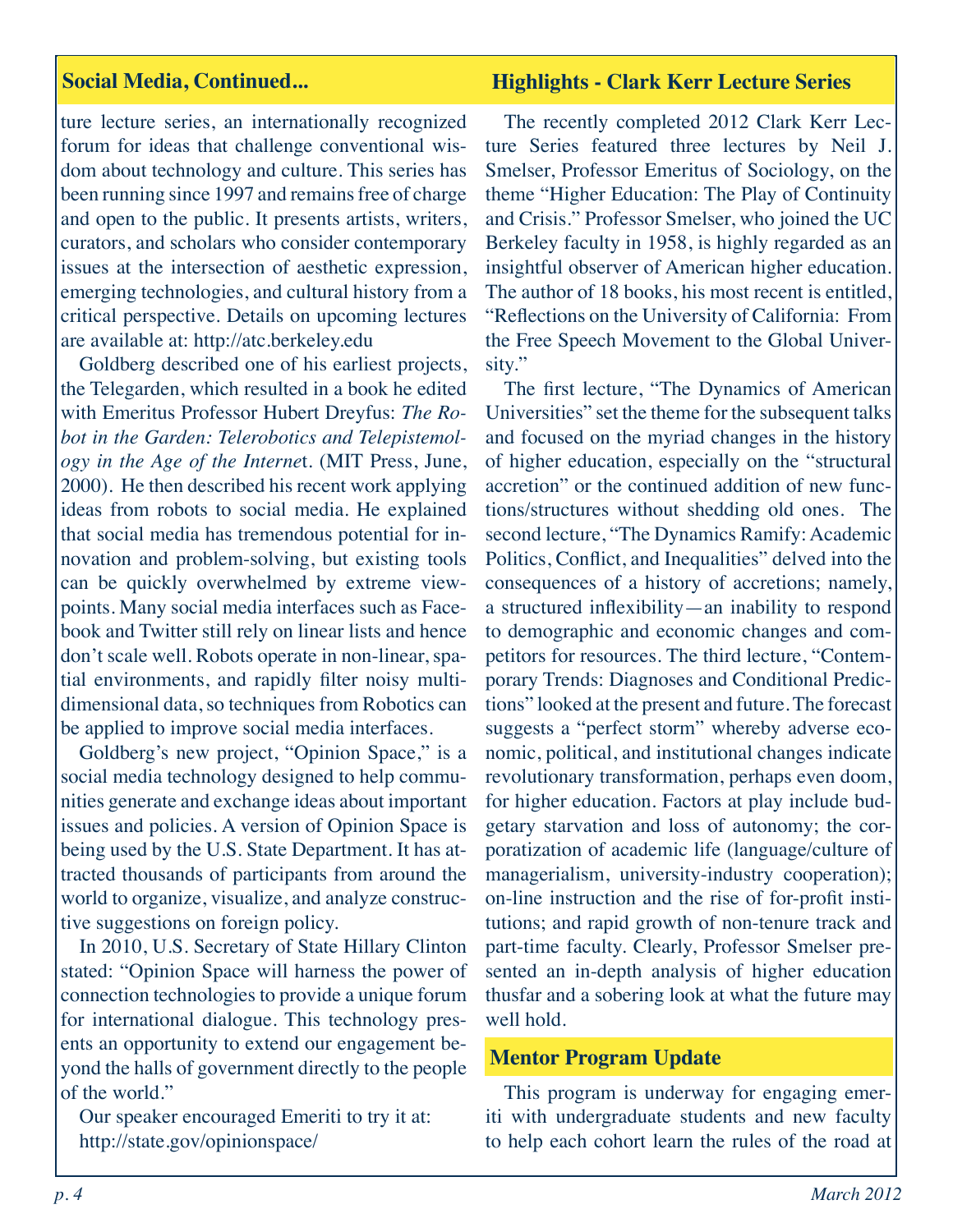#### **Mentor Update, Continued...**

#### **Volunteer Opportunity - Feeling Buggy?**

Berkeley and the resources to help them be successful.

**RE: Students** - The first "matches" of mentors and mentees for the retired faculty and the SAGE Scholars have just been proposed, and faculty will be contacting students from freshman through seniors in a variety of majors. The first meetings will be held before March 1st. Thanks to Marjorie Weingrow, Director of the SAGE Scholars Program for her help in suggesting good connections. There will be follow-ups with both mentors and mentees to facilitate the first and subsequent meetings, and to work with any challenges.

**RE: Faculty** - Interactions with emeriti mentors and assistant professors will be facilitated by strong introductory communications from the office of the Vice Chancellor for Equity and Inclusion. Sheila O'Rourke is working with UCBEA President Ed Epstein and First Vice President Caroline Kane to communicate with Assistant Professors and other new faculty. Emeriti from many different departments and disciplines have volunteered to be sounding boards and advisors to these newer members of the Berkeley academic community. Events this semester and in the early fall will enable partnerships to develop. For more information, contact kanecm@berkeley.edu.

#### **Emeriti Luncheon Table**

We invite you to share stimulating conversation, warm fellowship and good food at the next EMERITI TABLE, Thursday, March 8, 12-2 pm at the Great Hall of the Faculty Club. At previous gatherings, colleagues from different departments partially resolved the U.S. debt crisis, tax policy, gas pipeline strategy and the media's political impact. Add your wisdom, or at least your opinions, about these or any other subjects of your choosing. Whether or not you have a compelling issue to discuss, simply come to enjoy the company. And bring along a colleague. If this forthcoming Thursday doesn't work for you, the next ET will be Thursdays, March 22, April 12 and 26. Try it, you'll like it!

The CalBug Project at UC Berkeley's Essig Museum of Entomology is looking for volunteers to handle and photograph insect specimens!

Eight Californian entomology collections have come together to create an online database of insect and spider specimens. This data will allow scientists to study how insects, such as pollinators and agricultural pests, have responded to climate change and habitat modification over the past century. The potential value of this information is enormous, but gathering the data will be a formidable task - the Essig Museum alone has over 5 million specimens. To this end, Calbug is partnering with an innovative international citizen science organization, called Zooniverse, to create an interactive website that allows volunteers to enter specimen data from images online.

UC Berkeley's Essig Museum of Entomology now needs volunteers to help take photographs for this state-of-the-art citizen science project. Volunteers will gain experience working with a variety of museum specimens, produce images for a pioneering international citizen science website, and contribute to global change research. Participation in the project is flexible depending on volunteer's availability and commitment. However, because volunteers' tasks require training, the Museum's staff asks that volunteers agree to work at least 3 hours a week for two months.

> For more Information visit: Essig Museum of Entomology: http://essig.berkeley.edu/ Calbug: http://calbug.berkeley.edu/

If you have other questions or would like to volunteer, please contact Rosemary Gillespie at gillespie@berkeley.edu or 510-642-3445.

FYI: UCB retiree Christine Merritt has indicated that her book describing her experiences teaching parasitology at a Chinese Medical School is now available on Amazon.